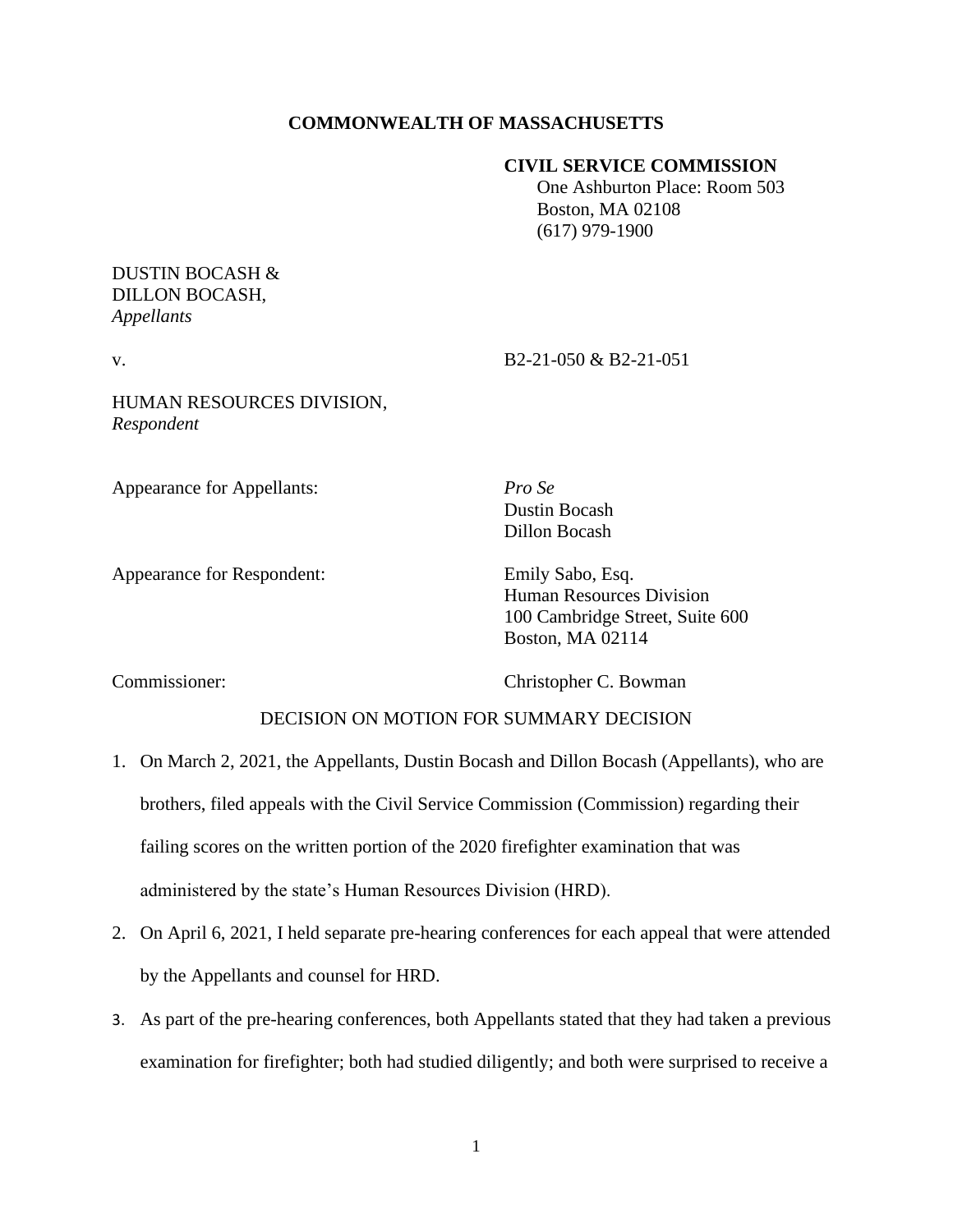failing score that was the same or only 1 point higher than the failing scores on the prior examinations.

- 4. Both Appellants asked for a further explanation regarding their scores, including, but not limited to, a copy of the questions with a list of which questions they did not answer correctly.
- 5. Neither of the Appellants filed a timely appeal with HRD, but, rather, only filed an appeal with the Commission.
- 6. Appellant Dillon Bocash stated that the information regarding how and when to file an appeal with HRD was not clear.
- 7. Based on the fact that the Commission lacks jurisdiction to hear examination appeals that have not first been filed with HRD, and because the relief being sought (production of the questions) would not be ordered as it could infringe upon the integrity of the testing process, both Appellants were given the opportunity to reply to a motion to dismiss to be filed by HRD, or to withdraw their appeals.
- 8. Appellant Dustin Bocash stated that he would be withdrawing his appeal which he never did.
- 9. Appellant Dillon Bocash stated that he wanted the opportunity to respond to a motion to dismiss by HRD.
- 10. For the above reasons, I ordered the following: a) these two appeals were consolidated; b) HRD had thirty days to file a dispositive motion; and c) the Appellants had thirty days thereafter to file a reply.
- 11. HRD filed a motion for summary decision. Neither of the Appellants filed a reply.

2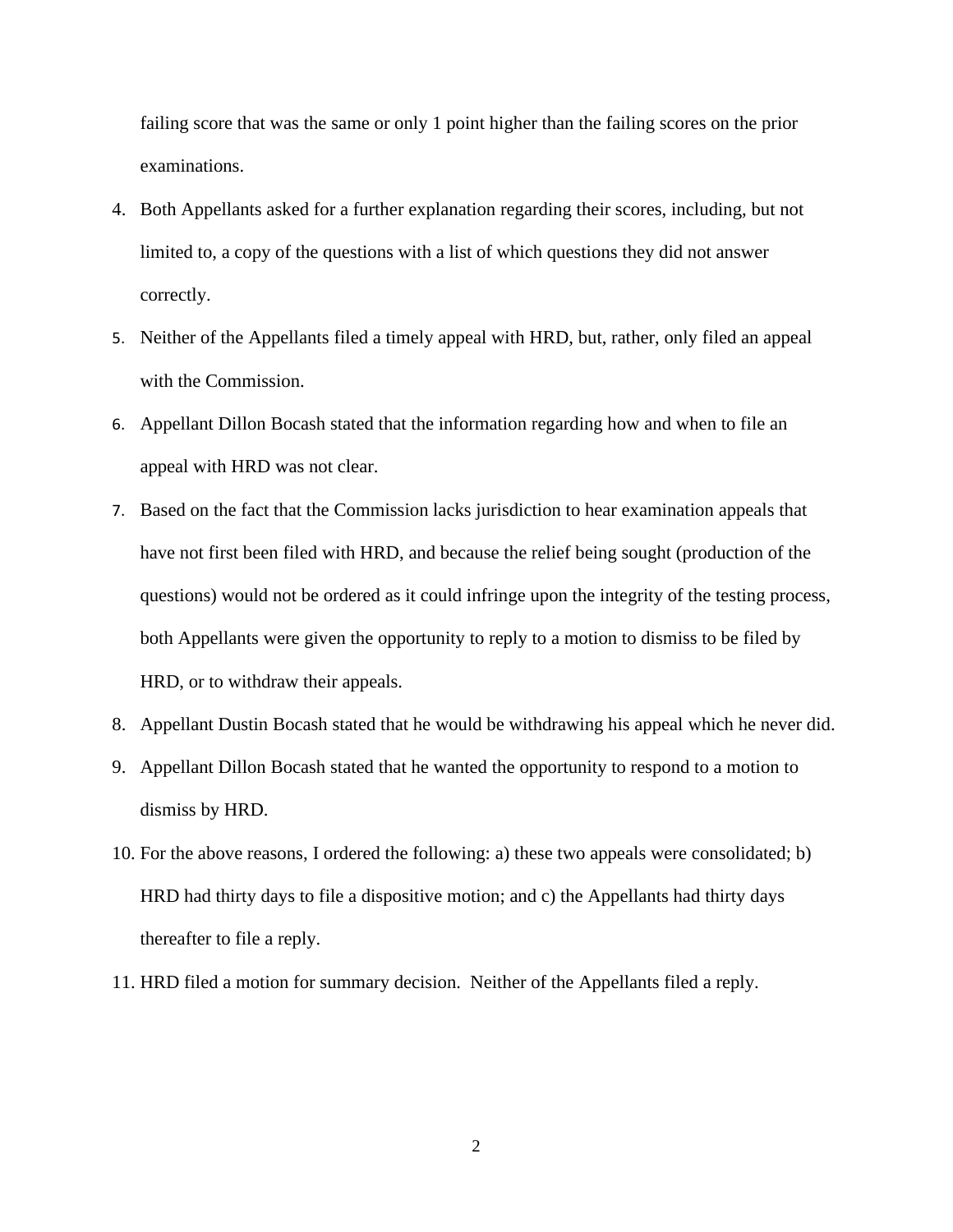#### *Summary Disposition Standard*

An appeal may be disposed of on summary disposition when, "viewing the evidence in the light most favorable to the non-moving party", the undisputed material facts affirmatively demonstrate that the non-moving party has "no reasonable expectation" of prevailing on at least one "essential element of the case". *See, e.g.,* Milliken & Co., v. Duro Textiles LLC, 451 Mass. 547, 550 n.6, (2008); Maimonides School v. Coles, 71 Mass. App. Ct. 240, 249 (2008); Lydon v. Massachusetts Parole Board, 18 MCSR 216 (2005).

# *Applicable Civil Service Law*

#### G.L. c. 31, § 22 states in part:

"An applicant may request the administrator to conduct a review of whether an examination taken by such applicant was a fair test of the applicant's fitness actually to perform the primary or dominant duties of the position for which the examination was held, provided that such request shall be filed with the administrator no later than seven days after the date of such examination. (emphasis added)

The administrator shall determine the form of a request for review. Each such request shall state the specific allegations on which it is based and the books or other publications relied upon to support the allegations. References to books or other publications shall include the title, author, edition, chapter and page number. Such reference shall also be accompanied by a complete quotation of that portion of the book or other publication which is being relied upon by the applicant. The administrator may require applicants to submit copies of such books or publications, or portions thereof, for his review."

#### G.L. c. 31, § 24 states:

"An applicant may appeal to the commission from a decision of the administrator made pursuant to section twenty-three relative to (a) the marking of the applicant's answers to essay questions; (b) a finding that the applicant did not meet the entrance requirements for appointment to the position; or (c) a finding that the examination taken by such applicant was a fair test of the applicant's fitness to actually perform the primary or dominant duties of the position for which the examination was held. Such appeal shall be filed no later than seventeen days after the date of mailing of the decision of the administrator. The commission shall determine the form of the petition for appeal, provided that the petition shall include a brief statement of the allegations presented to the administrator for review. After acceptance of such an appeal, the commission shall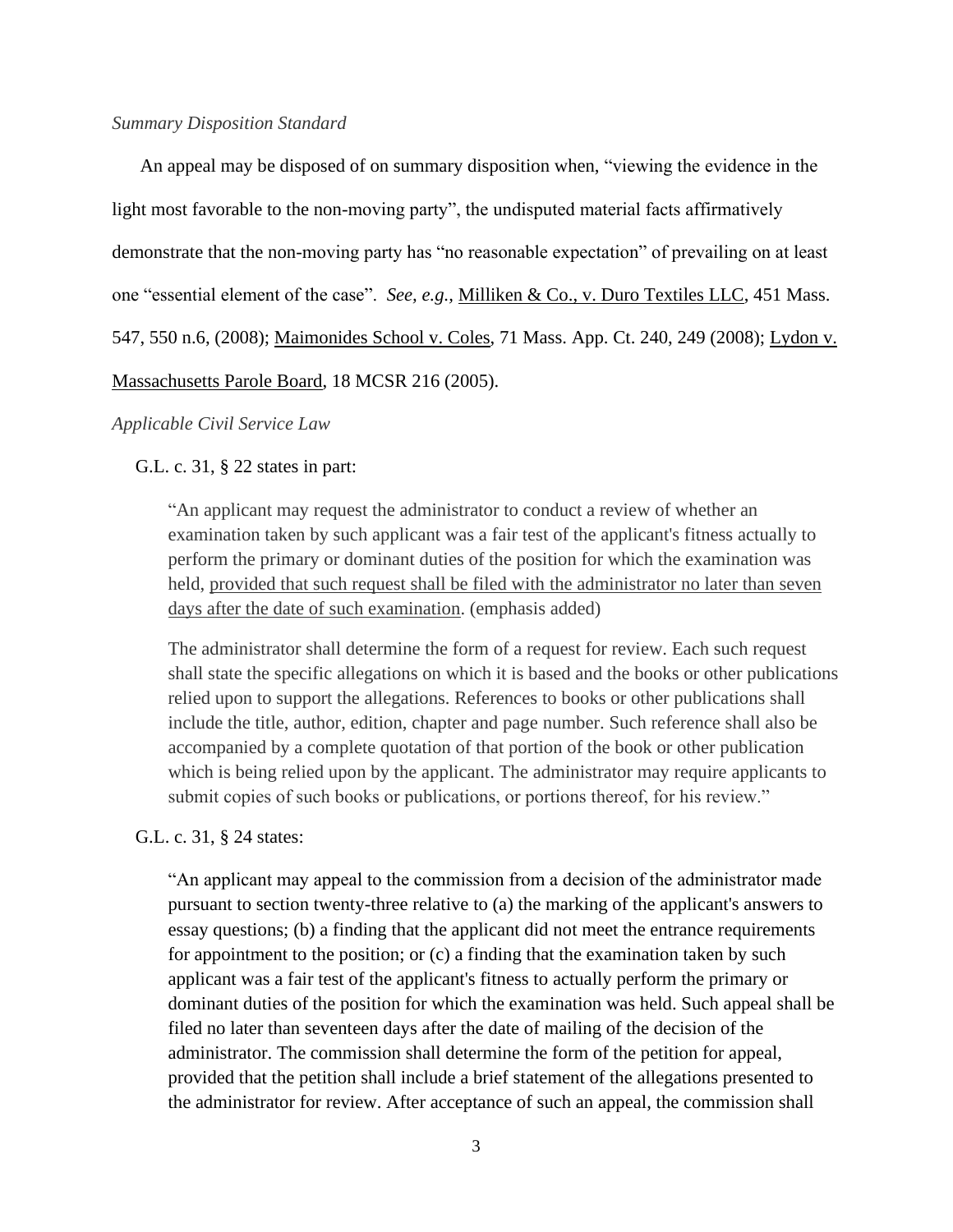conduct a hearing and, within thirty days, render a decision, and send a copy of such decision to the applicant and the administrator.

# **The commission shall refuse to accept any petition for appeal unless the request for appeal, which was the basis for such petition, was filed in the required time and form and unless a decision on such request for review has been rendered by the administrator**." (emphasis added)

#### *Analysis*

 These consolidated appeals must be dismissed for two reasons. First, the Appellants never filed an appeal with HRD. As referenced in Section 24, the Commission "shall refuse" to accept an examination-related appeal unless the Appellant has first filed an appeal with HRD. For this reason alone, the Commission lacks jurisdiction to hear these appeals.

 Second, the Commission has previously decided that HRD is not required to release (nonessay) examination questions as part of an examination appeal, which is the crux of what the Appellants are seeking here. (See Rodrigues v. Human Resources Division, 25 MCSR 152 (2012) ("HRD is on solid ground when it shields information that could potentially undermine the integrity of the examination process (i.e. – not releasing copies of prior examinations when certain questions may be used on future examinations).")

#### *Conclusion*

 For these reasons, HRD's motion for summary decision is allowed and the Appellants' appeals are *dismissed*.

#### Civil Service Commission

*/s/ Christopher Bowman* Christopher C. Bowman Chair

By vote of the Civil Service Commission (Bowman, Chair; Camuso, Ittleman, Stein and Tivnan, Commissioners) on July 1, 2021.